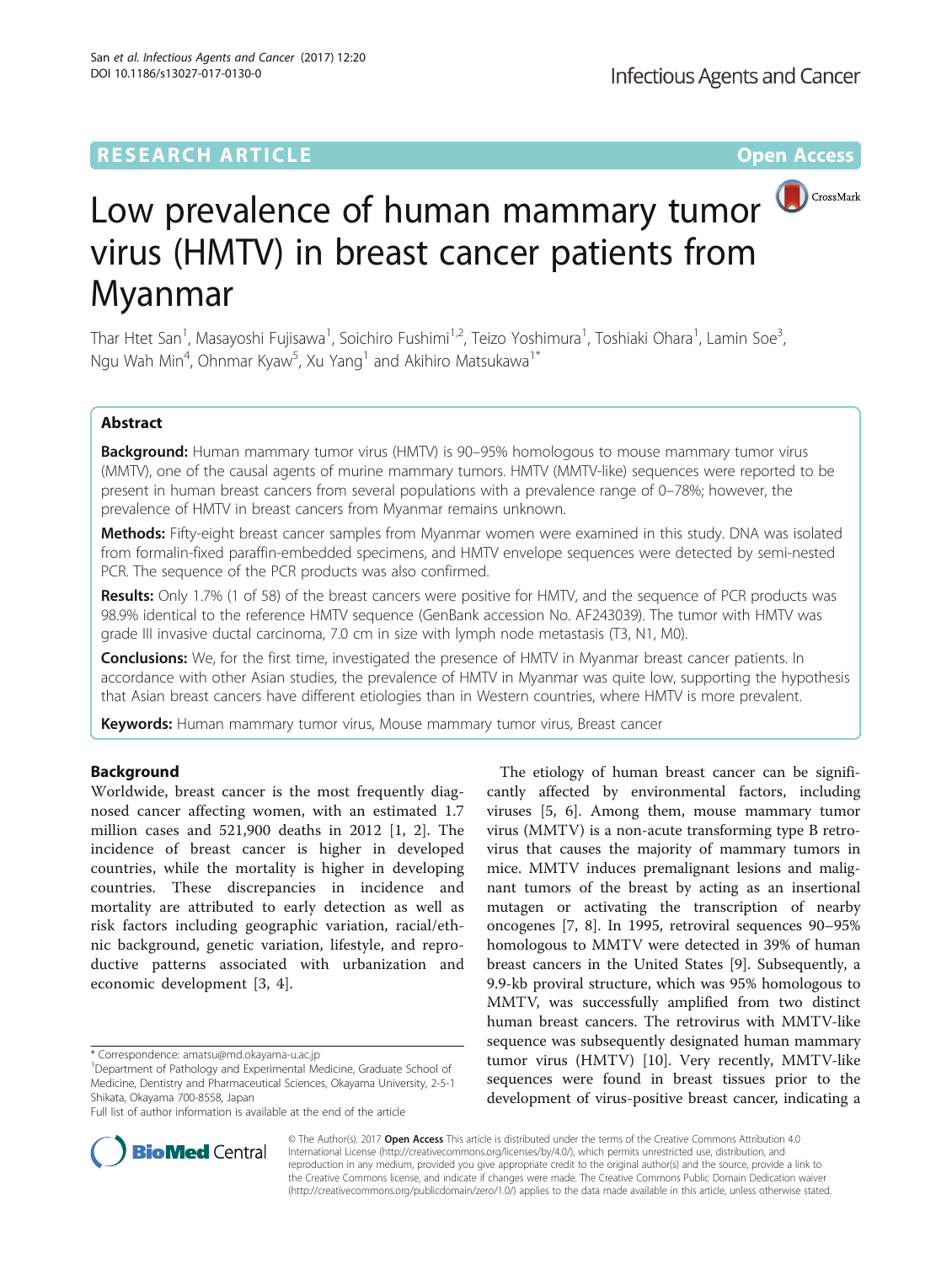possible causal role in the development of breast cancer [[11\]](#page-5-0). To understand the involvement of HMTV/MMTVlike sequence in the carcinogenesis of breast cancer, it is important to obtain more clinical and epidemiological data in breast cancer worldwide.

As with other countries, breast cancer is a leading cause of morbidity and mortality in Myanmar women [[12\]](#page-5-0). The purpose of this study was to investigate the prevalence of HMTV in breast cancers in Myanmar.

#### Methods

#### Study subjects

In this study, we employed 58 breast cancer cases diagnosed in 2015 at Myeik General Hospital (Myeik City, Myanmar) and Sakura Specialist Hospital (Yangon City, Myanmar). All hematoxylin and eosin-stained sections were reviewed by two independent pathologists. The criteria defined by the World Health Organization (2012) were used for the histopathological diagnosis and classification of breast carcinoma [[13](#page-5-0)]. Nottingham combined histological grading system [\[14](#page-5-0)] was used for tumor grading. American Joint Committee on Cancer staging system 8<sup>th</sup> edition was applied for tumor staging. The experimental protocol employed in this study was approved by the Ethics Committee of Okayama University and the Ethics Review Committee of Department of Medical Research of Yangon City (Myanmar).

#### DNA extraction

Two to four 10-μm-thick sections were cut from each paraffin block, and genomic DNA was extracted using the Nucleospin DNA FFPE XS kit (Macherey-Nagel, Düren, Germany) according to the manufacturer's instructions. The amount of extracted DNA was measured on a Nanodrop 1000 spectrophotometer (Thermo Fisher Scientific, Waltham, MA, USA). The A260:A280 ratio was used to measure the purity of DNA  $(-1.80)$ . DNA quality was also confirmed by PCR amplification of the 268 bp β-globin gene using GH20 and PC04 primers

(Table 1). All samples employed in this study were qualified for HMTV detection.

#### Detection of HMTV sequence by PCR

The detection of HMTV DNA sequences was performed using a semi-nested PCR approach. Primers were carefully selected from those stated to successfully amplify HMTV sequences in previous literature [\[15](#page-5-0)–[18\]](#page-5-0). In the first-round of PCR, primers 5 F and MR1 were used to amplify a 246-bp segment. In the second-round of PCR, the same forward primer (5 F) and a different reverse primer (2NR) were used to amplify a 189-bp HMTV sequence. PCR reactions were performed in a 20 μl volume and contained 0.02 μM and 0.2 μM of primers, together with reagents from the Pyromark PCR kit (QIAGEN, Hilden, Germany) according to the manufacturer's instructions. Approximately 250 ng of extracted DNA was used as template for first-round PCR and 2 μl of first-round PCR product was used as template for second-round PCR. PCR products were electrophoresed on 2% agarose gels containing ethidium bromide and visualized with ultraviolet light. RCB0526:Jyg-MC(A) cells (Riken Bioresource Center, Tsukuba, Japan), a murine mammary tumor cell line expressing high MMTV levels, were cultivated, harvested and the extracted DNA was used as a positive control.

To exclude murine DNA contamination in the HMTV-positive sample, mouse-specific mitochondrial (mt) DNA was amplified by semi-nested PCR using the primers mt15982F and mt16267R for the first-round PCR and mt16115F and mt16267R for the second-round PCR, which yielded a final PCR product of 153-bp. DNA extracted from the 4 T1 murine breast cancer cell line was used as positive control.

The list of all primers used and their positions in the genome are shown in Table 1. PCR conditions were as follows: β-globin: 95 °C for 15 min, 40 cycles of 95 °C for 30 s, 55 °C for 30 s, and 72 °C for 1 min, and then 72 °C for 7 min; HMTV: first-round PCR: 95 °C for

**Table 1** List of primers, their sequences and positions in the genome

| gene        | primer           | sequence $(5^{\prime}-3^{\prime})$        | nucleotide position      |
|-------------|------------------|-------------------------------------------|--------------------------|
| β-globin    | GH20             | GAAGAGCCAAGGACAGGTAC                      | $1417 - 1436^a$          |
|             | PC <sub>04</sub> | CAACTTCATCCACGTTCACC                      | 1684-1665 <sup>a</sup>   |
| <b>HMTV</b> | 5 F              | GTATGAAGCAGGATGGGTAGA                     | $235 - 255^b$            |
|             | MR1              | <b>CCTCTTTTCTCTATATCTATTAGCTGAGGTAATC</b> | 480-446 <sup>b</sup>     |
|             | 2NR              | GTAACACAGGCAGATGTAGG                      | $423 - 404^{b}$          |
| mt DNA      | mt15982F         | AGACGCACCTACGGTGAAGA                      | 15982-16001 <sup>c</sup> |
|             | mt16115F         | <b>TGCCAAACCCCAAAAACACT</b>               | 16115-16134 <sup>c</sup> |
|             | mt16267R         | AGAGTTTTGGTTCACGGAACATGA                  | 16267-16244 <sup>c</sup> |

<sup>a</sup>Refers to *Homo sapiens* β-globin gene, complete cds (Genbank AH001475)<br><sup>b</sup>Refers to buman mammary tumor virus SAG psoudogene, complete soque

<sup>b</sup>Refers to human mammary tumor virus SAG pseudogene, complete sequence (Genbank AF243039)

Refers to Mus musculus complete mitochondrial genome, strain Balb/cJ (Genbank AJ512208)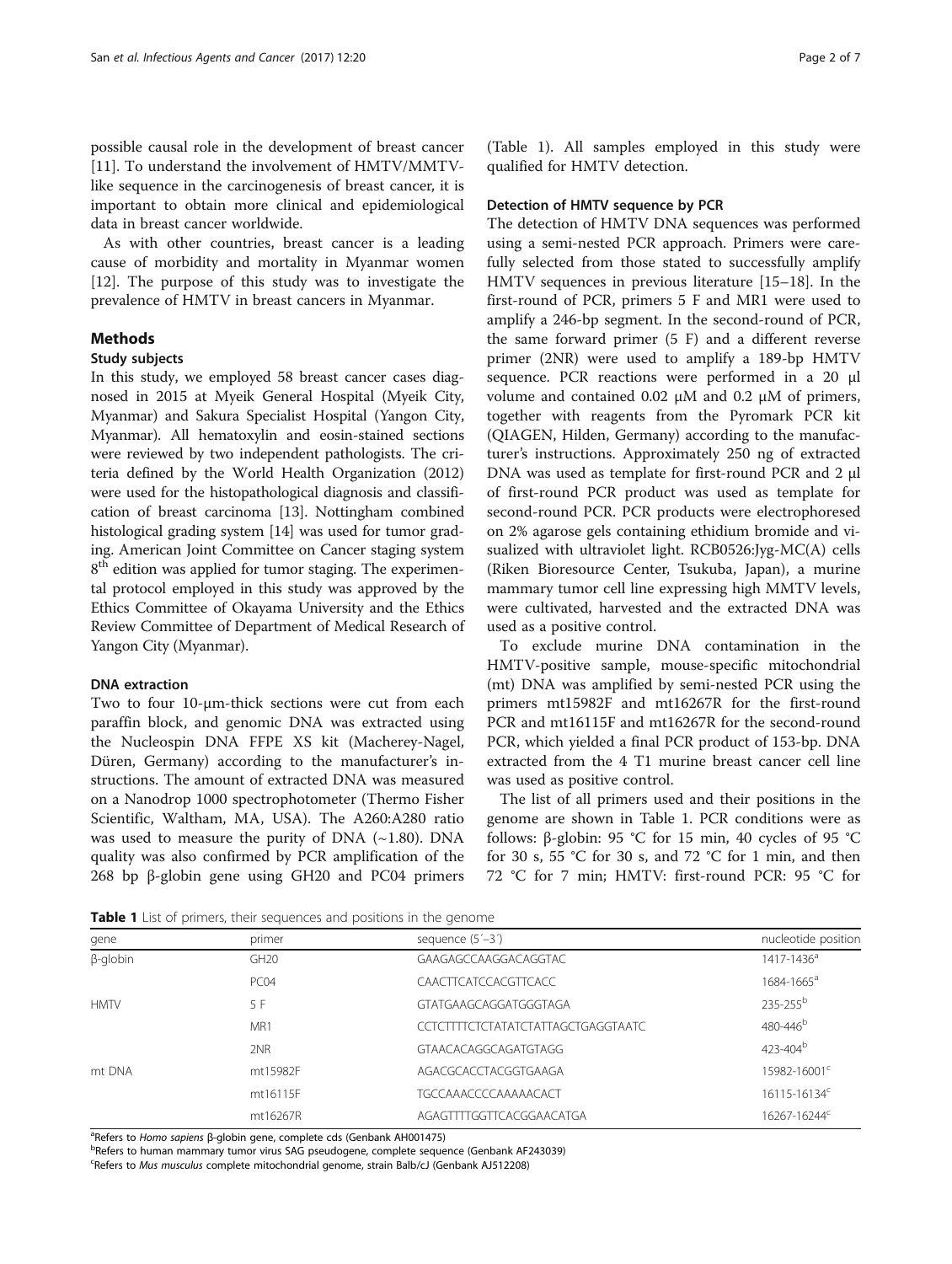15 min and 40 cycles of 30 s at 95 °C, 30 s at 58 °C and 1 min at 72 °C, and then 72 °C for 7 min; second-round PCR: 95 °C for 15 min and 35 cycles of 30 s at 95 °C, 30 s at 60 °C and 1 min at 72 °C, and then 72 °C for 7 min; mt DNA: first-round PCR: 95 °C for 15 min and 40 cycles of 30 s at 95 °C, 30 s at 55 °C and 1 min at 72 °C, and then 72 °C for 7 min; second-round PCR: 95 °C for 15 min and 35 cycles of 30 s at 95 °C, 30 s at 55 °C and 1 min at 72 °C, and then 72 °C for 7 min.

#### DNA sequencing

Sequencing was performed using an ABI3130xl Genetic Analyzer (Applied Biosystems, Waltham, MA, USA) at the Central Research Laboratory of Okayama University. PCR products were isolated from gels, sequenced and aligned by a BLAST search (NCBI).

#### Results

#### Patient characteristics

Clinical data for the 58 breast cancer patients are shown in Table 2. Ages ranged from 30 to 81 years with a mean age of 50.3 years. Tumor sizes ranged from 1.5 cm to 7.2 cm with an average size of 4.0 cm. Most of the cancers (97%) were invasive ductal carcinoma with high histological grade (grade II and III). No grade I malignancies were found. There were lymph nodes metastases in 57% of the cases.

| Table 2 Clinical data for the enrolled breast cancer patients |  |  |  |  |  |
|---------------------------------------------------------------|--|--|--|--|--|
|---------------------------------------------------------------|--|--|--|--|--|

|                           | categories                                          | number of cases (%) |
|---------------------------|-----------------------------------------------------|---------------------|
| Age (years)               | $<$ 35                                              | 4(6.9)              |
|                           | $35 - 50$                                           | 24 (41.4)           |
|                           | >50                                                 | 30 (51.7)           |
| Tumor size (cm)           | $\leq$ 2.0                                          | 4(6.9)              |
|                           | $2.1 - 5.0$                                         | 39 (67.2)           |
|                           | >5.0                                                | 15 (25.9)           |
| Pathological<br>diagnosis | Invasive ductal<br>carcinoma                        | 56 (96.6)           |
|                           | Mucinous<br>carcinoma                               | 1(1.7)              |
|                           | Carcinoma with<br>neuroendocrine<br>differentiation | 1(1.7)              |
| Histological grade        | Grade I                                             | 0(0.0)              |
|                           | Grade II                                            | 26 (44.8)           |
|                           | Grade III                                           | 32 (55.2)           |
| Lymph node                | Absent                                              | 25(43.1)            |
| metastasis                | Present                                             | 33 (56.9)           |
| Stage                     | Stage I                                             | 4(6.9)              |
|                           | Stage II                                            | 30 (51.7)           |
|                           | Stage III                                           | 22 (37.9)           |
|                           | Stage IV                                            | 2(3.4)              |

#### Detection of HMTV

Experiments were conducted to analyze the prevalence of HMTV. Genomic DNA was extracted from each paraffin block and its quality was measured using the A260:A280 ratio (>1.80) and a distinct β-globin PCR product. HMTV sequence was investigated in all 58 samples using semi-nested PCR, which revealed one case (MB14) was positive for HMTV (Fig. [1\)](#page-3-0). The PCR reaction was confirmed by repeating the semi-nested PCR using newly extracted DNA from the paraffin block (not shown). The positive band was cut from the gel, and the PCR product was sequenced. The complete 189-bp PCR product sequence was aligned to two published HMTV sequences, and the reference sequence of the positive control (Fig. [2\)](#page-3-0). The sequence was 98.9% identical to the original proviral HMTV sequence (GenBank AF243039) and HMTV sequence from Vietnam (GenBank AY161347). Although MB14-sequence showed 92% homology with control MMTV (GenBank AK145002), we attempted to exclude murine DNA contamination in MB14- DNA. For this, MB14-DNA (250 ng) was amplified using primers for mouse mitochondrial DNA. 4 T1- DNA was used as a positive control murine DNA. The data in Fig. [3](#page-3-0) demonstrated that there was no contamination of murine DNA in MB14-DNA. The detection limit of this assay was more than 0.8 pg DNA (Fig. [3\)](#page-3-0). The HMTV-positive case was invasive carcinoma, 7.0 cm in size, histological grade III, with lymph node metastasis.

#### **Discussion**

HMTV has been detected at different frequencies in different countries. We, for the first time in this study, investigated the prevalence of HMTV in breast cancers in Myanmar. Semi-nested PCR and sequencing data showed that the prevalence of HMTV was very low (1.7%, 1 of 58 cases). To the best of our knowledge, the prevalence of HMTV (MMTV-like) sequences in breast cancers has been reported for 17 countries, including the present study. Figure [4](#page-4-0) shows the prevalence of HMTV on the world-map from these reports.

The prevalence of HMTV shows geographic heterogeneity. A high prevalence of HMTV was detected in North and South America, Australia and Mediterranean countries, where the range is from 12 to 78% (average 49.4%) [\[18](#page-5-0)–[25\]](#page-5-0). Conversely, HMTV was not detected in Central and Northern Europe [\[26](#page-5-0)–[29\]](#page-5-0). In Asia, no or few cases are positive for HMTV in Japan [\[30](#page-5-0)], Iran [\[31](#page-5-0)], Vietnam [\[15\]](#page-5-0) and Myanmar (this study). The prevalence of HMTV in Myanmar breast cancers (1.7%) is comparable to that of a Vietnamese study (0.8%) [[15](#page-5-0)]. More intriguingly, the sequence of HMTV reported in the Vietnamese study (GenBank AY161347) was 98.9%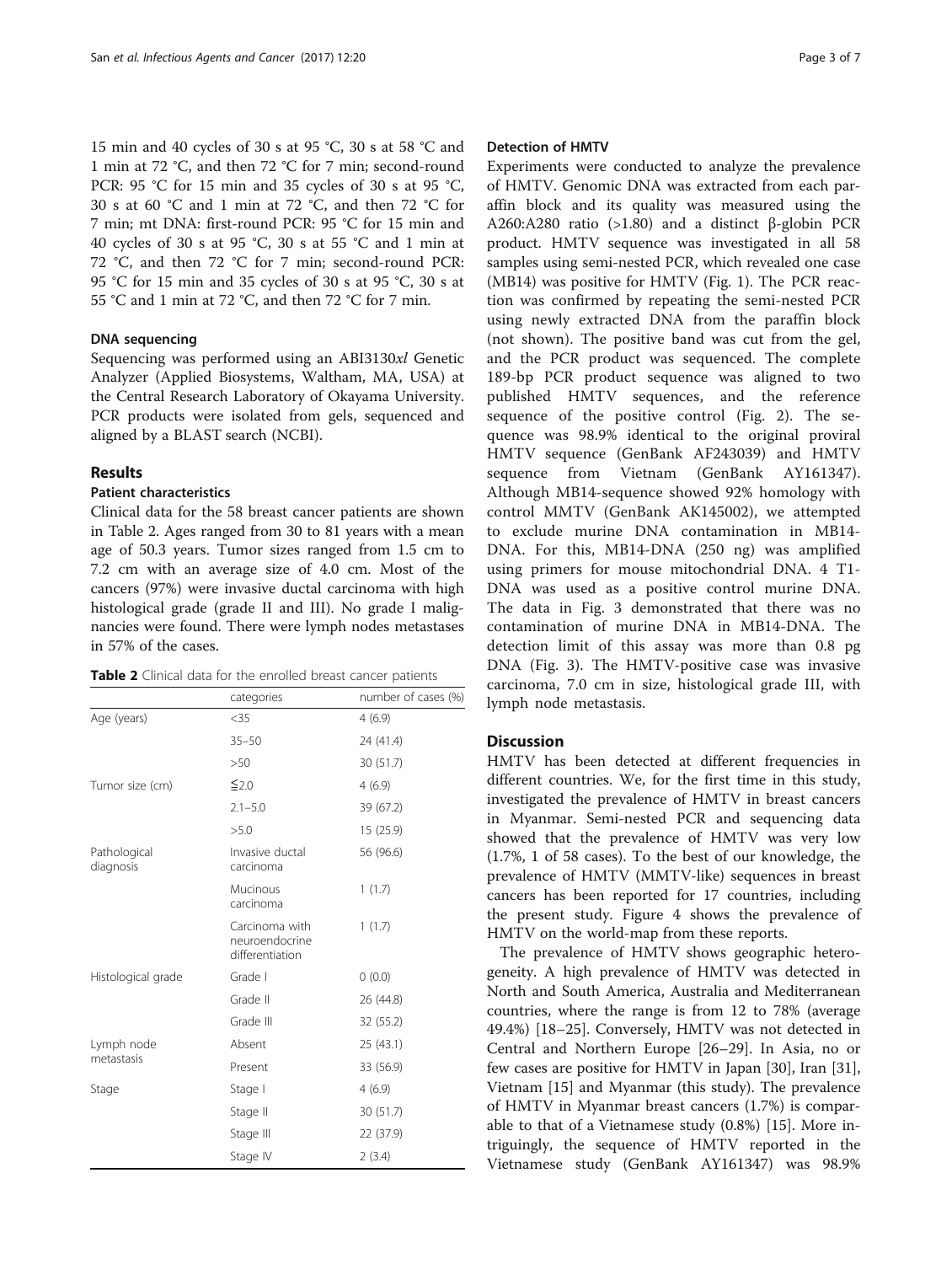<span id="page-3-0"></span>

identical to that seen in this Myanmar case, suggesting there may be a close etiological relationship between the two countries. Although the prevalence in China and Pakistan was high (16.8 and 20.0%, respectively) [\[32](#page-5-0), [33](#page-5-0)], no sequence was confirmed in the Chinese study, and only 2 of 16 positive cases were confirmed in the Pakistani study. A recent study in Iran showed that 12% of cases were positive, but none of the sequences were confirmed [\[34](#page-5-0)]. These data appear to be contingent and necessitate further study.

Interestingly, Asian countries with zero or low HMTV prevalence such as Japan, Vietnam and Myanmar have low breast cancer incidence (51.5, 23.0 and 22.1 per 100,000 women, respectively) compared with countries with high HMTV prevalence like the United States, Italy and Australia (92.9, 91.3 and 86.0 per 100,000 women, respectively) [\(http://globocan.iarc.fr](http://globocan.iarc.fr/).). Breast cancer develops at earlier ages in Asia (peak incidence between 40 and 50 years) than in Western countries (peak incidence



between 60 and 70 years) [[35\]](#page-5-0). These differences may reflect distinct characteristics and etiological backgrounds. There is an interesting report hypothesizing that human breast cancer could be correlated with the natural ranges of different species of wild mice [\[36\]](#page-5-0). Mus domesticus, having the highest numbers of endogenous MMTV proviral loci, inhabits the United States, Italy and Australia, where the prevalence of HMTV in breast cancers is high. On the other hand, M. musculus and M. castaneus, having the fewest MMTV proviral loci, ranges from central Europe east to China and Japan and from southern China to central Iran, respectively.

A question arises about the sensitivity of the detection system. False negatives may be present in zero or low prevalence reports as primers and/or reaction conditions are critical in the detection system [\[37, 38\]](#page-5-0); however, this is unlikely in this study. We employed a highly sensitive methodology (semi-nested PCR) together with a proper positive control, a murine mammary tumor

| MB 14                | GTATGAAGCAGGATGGGTAGAACCTACTTGGTTCTGGGAAAATTCTCCTA                                                                                            |     | 50  |
|----------------------|-----------------------------------------------------------------------------------------------------------------------------------------------|-----|-----|
| <b>HMTV AF243039</b> |                                                                                                                                               |     | 50  |
| <b>HMTV AY161347</b> |                                                                                                                                               |     | 50  |
| <b>MMTV AK145002</b> |                                                                                                                                               |     | 50  |
|                      |                                                                                                                                               |     |     |
| MB 14                | AAGATCCCAATGATAGAGATTTTACTGCTCTAGTTCCCCATACAGAATTG                                                                                            |     | 100 |
| <b>HMTV AF243039</b> |                                                                                                                                               |     | 100 |
| <b>HMTV AY161347</b> |                                                                                                                                               |     | 100 |
| <b>MMTV AK145002</b> |                                                                                                                                               |     | 100 |
|                      |                                                                                                                                               |     |     |
| MB 14                | TTTCGCTTAGTTGCAGCCTCAAGACATCTTATTCTCAAAAAGCCAAGATT                                                                                            |     | 150 |
| <b>HMTV AF243039</b> |                                                                                                                                               |     | 150 |
| <b>HMTV AY161347</b> |                                                                                                                                               |     | 150 |
| <b>MMTV AK145002</b> |                                                                                                                                               |     | 150 |
|                      |                                                                                                                                               |     |     |
| MB 14                | <b>TCAAGAACATGAGATGATTCCTACATCTGCCTGTGTTAC</b>                                                                                                | 189 |     |
| <b>HMTV AF243039</b> |                                                                                                                                               | 189 |     |
| <b>HMTV AY161347</b> |                                                                                                                                               | 189 |     |
| <b>MMTV AK145002</b> |                                                                                                                                               | 189 |     |
|                      | <b>Fig. 2</b> Sequence analysis of the PCR product. Sequence of the PCR product from MB14 is aligned with reference HMTV sequence (AF243039), |     |     |

HMTV sequence detected in a Vietnamese woman (AY161347) and reference sequence of the MMTV control (AK145002) retrieved from GenBank. Stars show the conserved sites along the alignment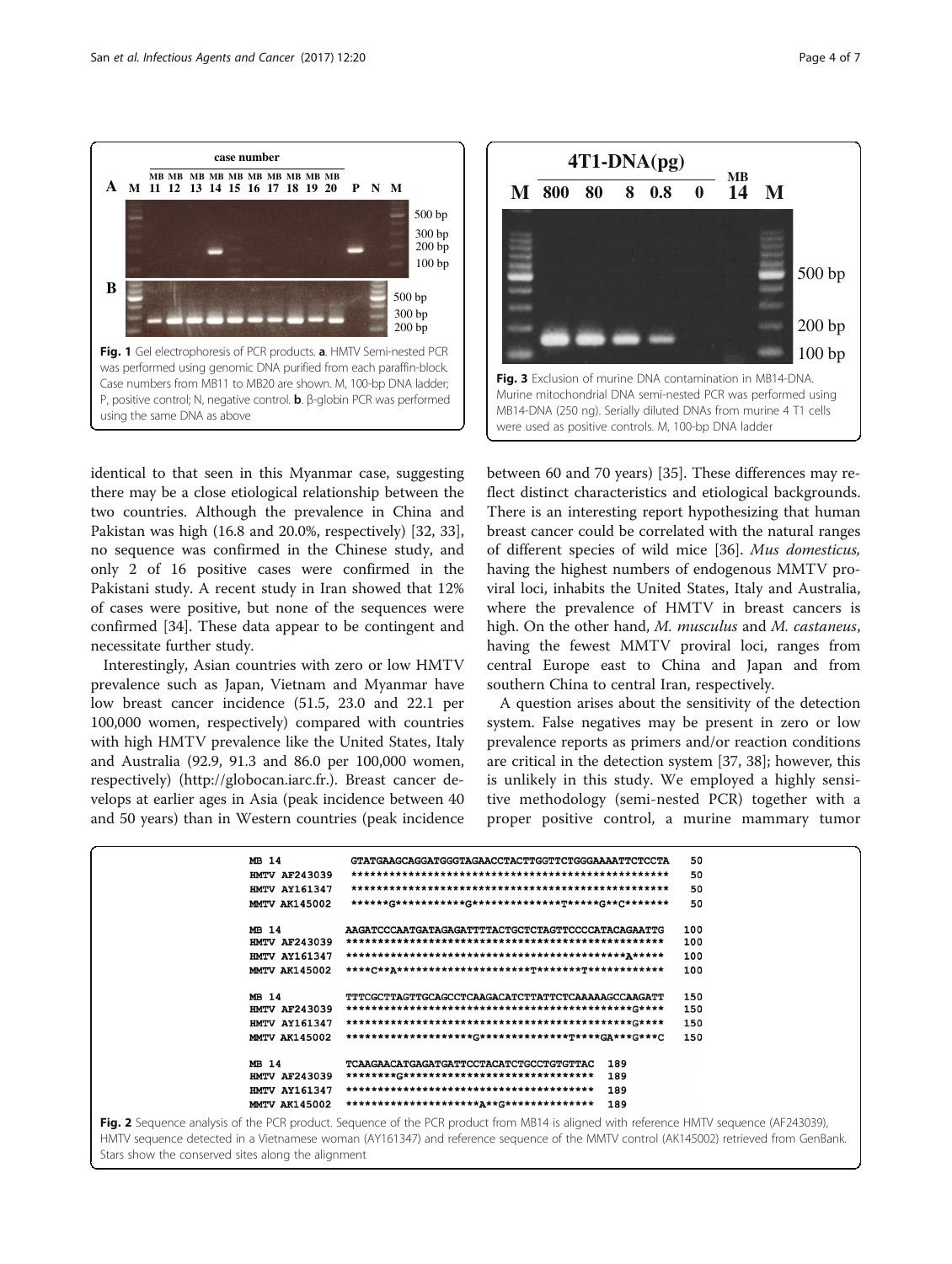<span id="page-4-0"></span>

cell line expressing high level MMTV. We estimated the detection limit of this semi-nested PCR method using serially diluted positive control DNA, which was highly sensitive (as little as 80 pg of DNA, not shown). In addition, the primers and PCR conditions used in this study are same as those in previous studies [[15](#page-5-0)–[18\]](#page-5-0).

It would be interesting if there was a correlation between HMTV status and clinicopathological parameters. Although several reports demonstrated causal association between these [\[16, 17, 24,](#page-5-0) [39](#page-6-0)], no strong correlation could be found after comprehensive metaanalysis [\[40](#page-6-0)]. The HMTV-positive case in this study showed histological grade III with lymph node metastasis. Further studies may reveal some unexplored or unnoticed characteristics of HMTV-associated breast cancers.

### Conclusions

This is the first study to report the prevalence of HMTV in breast cancers in Myanmar. The prevalence of HMTV in Myanmar was consistent with other Asian countries with low or zero prevalence. The frequency of infection and HMTV sequence closely resembled that from Vietnam. It appears that HMTV does not play an important role in breast cancer carcinogenesis in most Asian populations.

#### Abbreviations

HMTV: Human mammary tumor virus; MMTV: Mouse mammary tumor virus; PCR: Polymerase chain reaction.

#### Acknowledgements

The authors would like to thank Mr. Yasuharu Arashima and Mr. Haruyuki Watanabe for their technical assistance.

#### Funding

Not applicable.

#### Availability of data and materials

The data and materials are available in the main manuscript.

#### Authors' contributions

THS carried out data collection and wrote the draft. MF and SF reviewed HE sections and the original draft. TY and TO co-supervised molecular experiments. LS, NWM and OK carried out the initial screening of breast cancer samples. XY supported the preparation of the draft. AM coordinated the study and reviewed the manuscript. All authors have approved the final manuscript for publication.

#### Competing interests

The authors declare that they have no competing interests.

#### Consent for publication

Not applicable.

#### Ethics approval and consent to participate

Ethical Approval to perform this study was granted by the Ethics Committee of Okayama University Graduate School of Medicine, Dentistry and Pharmaceutical Sciences and Okayama University Hospital with reference number 1610-021 and the Ethics Review Committee of the Department of Medical Research (Yangon City, Myanmar) with reference number Ethics/ DMR/2016/123. The study is retrospective in nature and was carried out in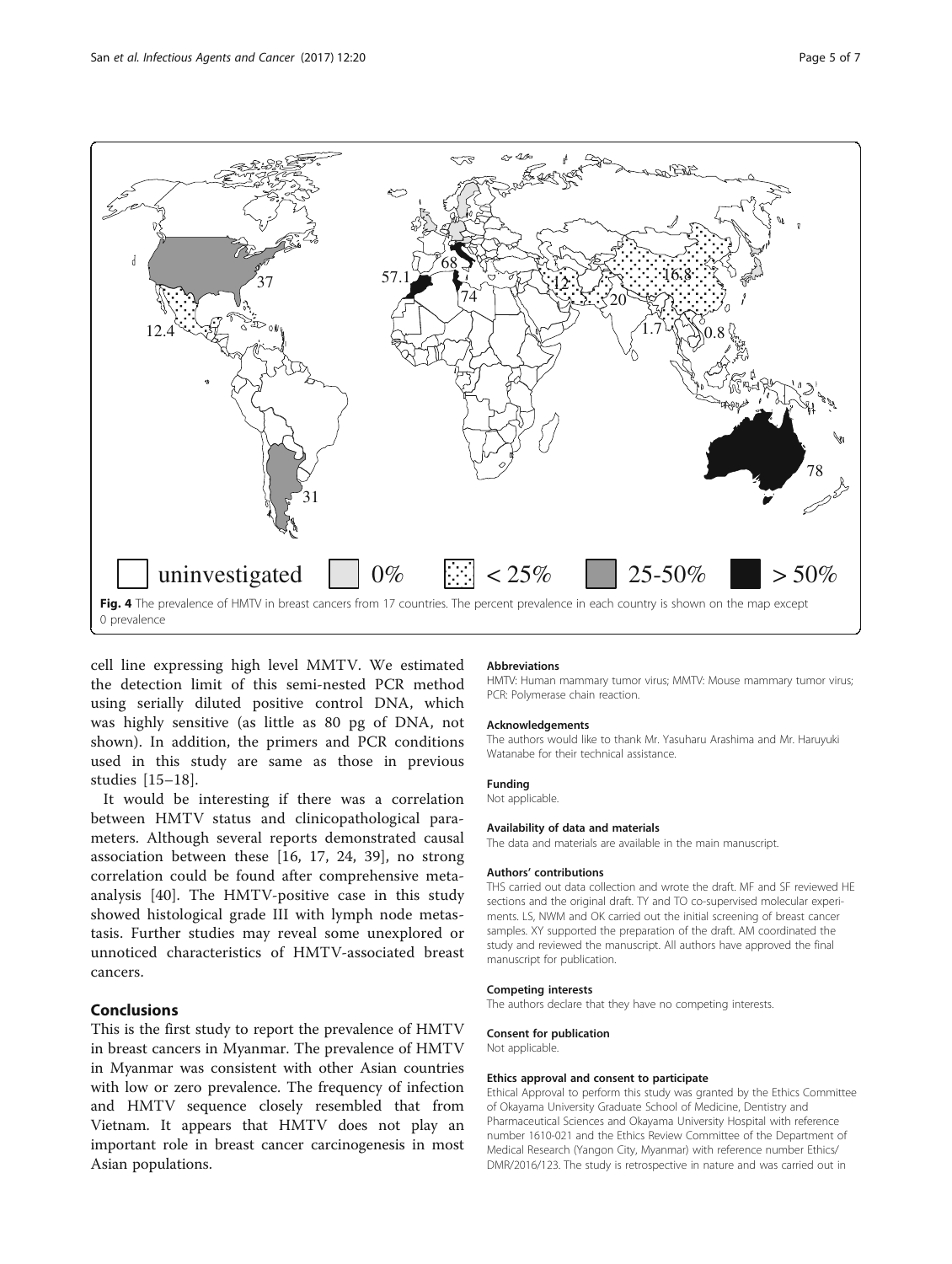<span id="page-5-0"></span>anonymity. According to the nature of study and the fact that there was no risk to study subjects, a waiver of informed consent was granted by the both ethics committees.

#### Publisher's Note

Springer Nature remains neutral with regard to jurisdictional claims in published maps and institutional affiliations.

#### Author details

<sup>1</sup>Department of Pathology and Experimental Medicine, Graduate School of Medicine, Dentistry and Pharmaceutical Sciences, Okayama University, 2-5-1 Shikata, Okayama 700-8558, Japan. <sup>2</sup>Department of Pathology, Himeji Red Cross Hospital, Himeji, Japan. <sup>3</sup>Department of Pathology, Myeik General Hospital, Myeik, Myanmar. <sup>4</sup>Department of Pathology, Sakura Specialist Hospital, Yangon, Myanmar. <sup>5</sup>Immunology Research Division, Department of Medical Research, Yangon, Myanmar.

#### Received: 12 March 2017 Accepted: 5 April 2017 Published online: 12 April 2017

#### References

- 1. Ferlay J, Soerjomataram I, Dikshit R, Eser S, Mathers C, Rebelo M, Parkin DM, Forman D, Bray F. Cancer incidence and mortality worldwide: sources, methods and major patterns in GLOBOCAN 2012. Int J Cancer. 2015; 136(5):E359–86.
- 2. Torre LA, Bray F, Siegel RL, Ferlay J, Lortet-Tieulent J, Jemal A. Global cancer statistics, 2012. CA Cancer J Clin. 2015;65(2):87–108.
- 3. Hortobagyi GN, de la Garza SJ, Pritchard K, Amadori D, Haidinger R, Hudis CA, Khaled H, Liu MC, Martin M, Namer M, O'haughnessy JA, Shen ZZ, Albain KS, ABREAST I. The global breast cancer burden: variations in epidemiology and survival. Clin Breast Cancer. 2005;6(5):391–401.
- Jemal A, Center MM, DeSantis C, Ward EM. Global patterns of cancer incidence and mortality rates and trends. Cancer Epidemiol Biomarkers Prev. 2010;19(8):1893–907.
- 5. Amarante MK, Watanabe MA. The possible involvement of virus in breast cancer. J Cancer Res Clin Oncol. 2009;135(3):329–37.
- 6. Lawson JS. Do Viruses Cause Breast Cancer? In: Verma M, editor. Cancer Epidemiology. Totowa: Humana Press; 2009. p. 421–38.
- 7. Callahan R, Smith GH. MMTV-induced mammary tumorigenesis: gene discovery, progression to malignancy and cellular pathways. Oncogene. 2000;19(8):992–1001.
- 8. Callahan R, Smith GH. Common integration sites for MMTV in viral induced mouse mammary tumors. J Mammary Gland Biol Neoplasia. 2008;13(3):309–21.
- 9. Wang Y, Holland JF, Bleiweiss IJ, Melana S, Liu X, Pelisson I, Cantarella A, Stellrecht K, Mani S, Pogo BG. Detection of mammary tumor virus env gene-like sequences in human breast cancer. Cancer Res. 1995;55(22):5173–9.
- 10. Liu B, Wang Y, Melana SM, Pelisson I, Najfeld V, Holland JF, Pogo BG. Identification of a proviral structure in human breast cancer. Cancer Res. 2001;61(4):1754–9.
- 11. Nartey T, Mazzanti CM, Melana S, Glenn WK, Bevilacqua G, Holland JF, Whitaker NJ, Lawson JS, Pogo BG. Mouse mammary tumor-like virus (MMTV) is present in human breast tissue before development of virally associated breast cancer. Infect Agent Cancer. 2017;12:1.
- 12. Moore MA. Cancer control programs in East Asia: evidence from the international literature. J Prev Med Public Health. 2014;47(4):183–200.
- 13. Lakhani SR, Ellis IO, Schnitt SJ, Tan PH, van de Vijver MJ, editors. WHO Classification of Tumours of the Breast. Lyon: IARC; 2012.
- 14. Elston CW, Ellis IO. Pathological prognostic factors in breast cancer. I. The value of histological grade in breast cancer: experience from a large study with long-term follow-up. Histopathology. 1991;19(5):403–10.
- 15. Ford CE, Tran D, Deng Y, Ta VT, Rawlinson WD, Lawson JS. Mouse mammary tumor virus-like gene sequences in breast tumors of Australian and Vietnamese women. Clin Cancer Res. 2003;9(3):1118–20.
- 16. Ford CE, Faedo M, Crouch R, Lawson JS, Rawlinson WD. Progression from normal breast pathology to breast cancer is associated with increasing prevalence of mouse mammary tumor virus-like sequences in men and women. Cancer Res. 2004;64(14):4755–9.
- 17. Hachana M, Trimeche M, Ziadi S, Amara K, Gaddas N, Mokni M, Korbi S. Prevalence and characteristics of the MMTV-like associated breast carcinomas in Tunisia. Cancer Lett. 2008;271(2):222–30.
- 18. Mazzanti CM, Al Hamad M, Fanelli G, Scatena C, Zammarchi F, Zavaglia K, Lessi F, Pistello M, Naccarato AG, Bevilacqua G. A mouse mammary tumor virus env-like exogenous sequence is strictly related to progression of human sporadic breast carcinoma. Am J Pathol. 2011; 179(4):2083–90.
- 19. Cedro-Tanda A, Códova-Solis A, Juáez-Cedillo T, Pina-Jiméez E, Hernádez-Caballero ME, Moctezuma-Meza C, Castelazo-Rico G, Góez-Delgado A, Monsalvo-Reyes AC, Salamanca-Góez FA, Arenas-Aranda DJ, Garcí-Hernádez N. Prevalence of HMTV in breast carcinomas and unaffected tissue from Mexican women. BMC Cancer. 2014;14:942.
- 20. Etkind P, Du J, Khan A, Pillitteri J, Wiernik PH. Mouse mammary tumor virus-like ENV gene sequences in human breast tumors and in a lymphoma of a breast cancer patient. Clin Cancer Res. 2000;6(4):1273–8.
- 21. Glenn WK, Heng B, Delprado W, Iacopetta B, Whitaker NJ, Lawson JS. Epstein-Barr virus, human papillomavirus and mouse mammary tumour virus as multiple viruses in breast cancer. PLoS One. 2012;7(11):e48788.
- 22. Levine PH, Pogo BG, Klouj A, Coronel S, Woodson K, Melana SM, Mourali N, Holland JF. Increasing evidence for a human breast carcinoma virus with geographic differences. Cancer. 2004;101(4):721–6.
- 23. Melana SM, Picconi MA, Rossi C, Mural J, Alonio LV, Teyssie A, Holland JF, Pogo BG. [Detection of murine mammary tumor virus (MMTV) env gene-like sequences in breast cancer from Argentine patients]. Medicina (B Aires). 2002;62(4):323–7.
- 24. Pogo BG, Melana SM, Holland JF, Mandeli JF, Pilotti S, Casalini P, Menard S. Sequences homologous to the mouse mammary tumor virus env gene in human breast carcinoma correlate with overexpression of laminin receptor. Clin Cancer Res. 1999;5(8):2108–11.
- 25. Slaoui M, El Mzibri M, Razine R, Qmichou Z, Attaleb M, Amrani M. Detection of MMTV-Like sequences in Moroccan breast cancer cases. Infect Agent Cancer. 2014;9:37.
- 26. Bindra A, Muradrasoli S, Kisekka R, Nordgren H, Warnberg F, Blomberg J. Search for DNA of exogenous mouse mammary tumor virus-related virus in human breast cancer samples. J Gen Virol. 2007;88(Pt 6):1806–9.
- 27. Frank O, Verbeke C, Schwarz N, Mayer J, Fabarius A, Hehlmann R, Leib-Mosch C, Seifarth W. Variable transcriptional activity of endogenous retroviruses in human breast cancer. J Virol. 2008;82(4):1808–18.
- 28. Mant C, Gillett C, D'rrigo C, Cason J. Human murine mammary tumour viruslike agents are genetically distinct from endogenous retroviruses and are not detectable in breast cancer cell lines or biopsies. Virology. 2004;318(1):393–404.
- 29. Witt A, Hartmann B, Marton E, Zeillinger R, Schreiber M, Kubista E. The mouse mammary tumor virus-like env gene sequence is not detectable in breast cancer tissue of Austrian patients. Oncol Rep. 2003;10(4):1025–9.
- 30. Fukuoka H, Moriuchi M, Yano H, Nagayasu T, Moriuchi H. No association of mouse mammary tumor virus-related retrovirus with Japanese cases of breast cancer. J Med Virol. 2008;80(8):1447–51.
- 31. Ahangar Oskouee M, Shahmahmoodi S, Jalilvand S, Mahmoodi M, Ziaee AA, Esmaeili HA, Mokhtari-Azad T, Yousefi M, Mollaei-Kandelous Y, Nategh R. No evidence of mammary tumor virus env gene-like sequences among Iranian women with breast cancer. Intervirology. 2014;57(6):353–6.
- 32. Luo T, Wu XT, Zhang MM, Qian K. [Study of mouse mammary tumor virus-like gene sequences expressing in breast tumors of Chinese women]. Sichuan Da Xue Xue Bao Yi Xue Ban. 2006;37(6):844–6. 851.
- 33. Naushad W, Bin Rahat T, Gomez MK, Ashiq MT, Younas M, Sadia H. Detection and identification of mouse mammary tumor virus-like DNA sequences in blood and breast tissues of breast cancer patients. Tumour Biol. 2014;35(8):8077–86.
- 34. Reza MA, Reza MH, Mahdiyeh L, Mehdi F, Hamid ZN. Evaluation Frequency of Merkel Cell Polyoma, Epstein-Barr and Mouse Mammary Tumor Viruses in Patients with Breast Cancer in Kerman, Southeast of Iran. Asian Pac J Cancer Prev. 2015;16:7351–7.
- 35. Leong SP, Shen ZZ, Liu TJ, Agarwal G, Tajima T, Paik NS, Sandelin K, Derossis A, Cody H, Foulkes WD. Is breast cancer the same disease in Asian and Western countries. World J Surg. 2010;34(10):2308–24.
- 36. Stewart TH, Sage RD, Stewart AF, Cameron DW. Breast cancer incidence highest in the range of one species of house mouse, Mus domesticus. Br J Cancer. 2000;82(2):446–51.
- 37. Glenn WK, Salmons B, Lawson JS, Whitaker NJ. Mouse mammary tumor-like virus and human breast cancer. Breast Cancer Res Treat. 2010;123(3):907–9.
- 38. Holland JF, Pogo BG. Comment on the review by Joshi and Buehring. Breast Cancer Res Treat. 2012;136(1):303–7.